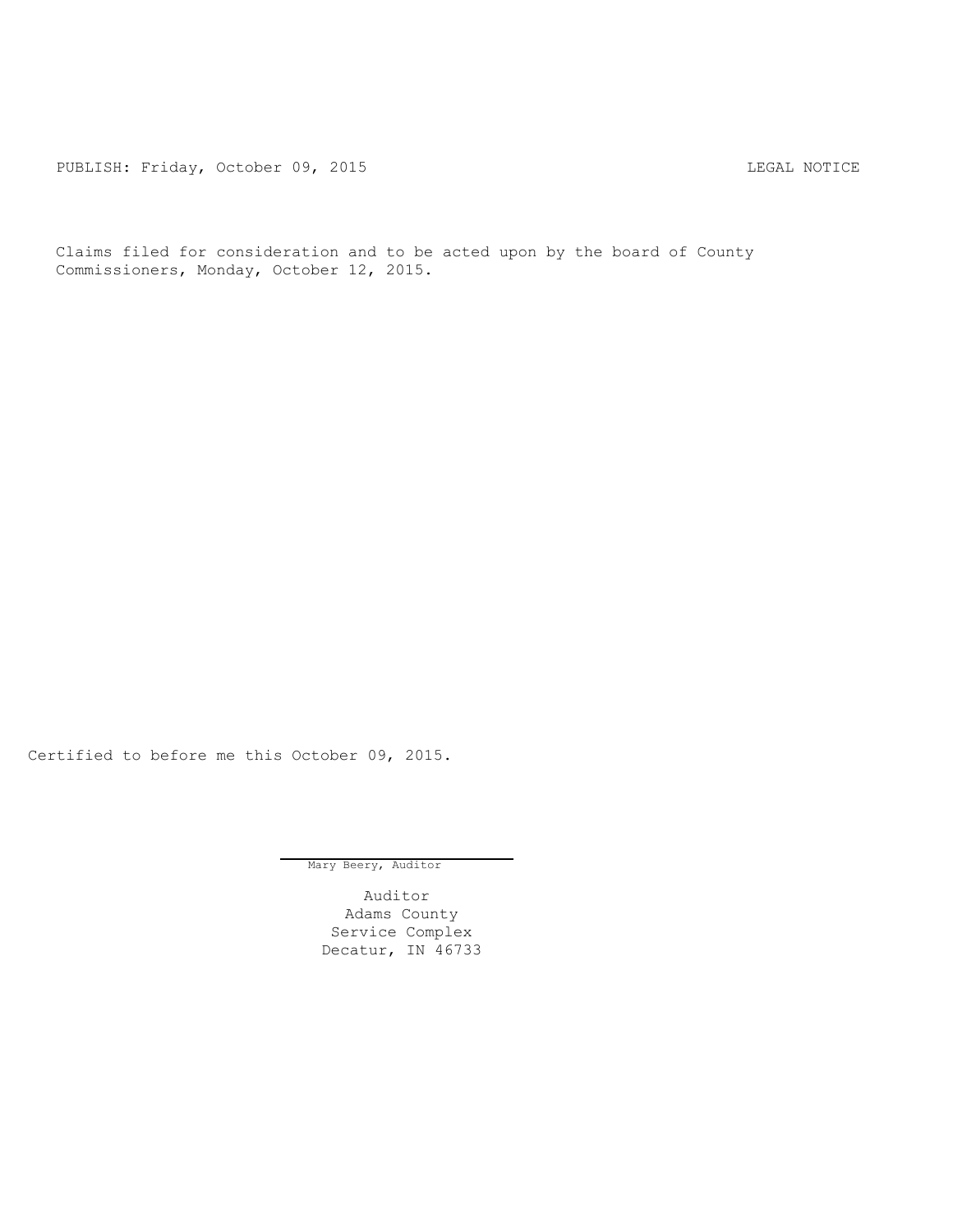

## **Claims Docket for Newspaper Adams County, Indiana**

## For Period: **9/15/2015** to **9/28/2015**

*313 W. Jefferson St. Decatur, IN 46733 (219) 724-2600*

## Date Claims to be Paid: **10/12/2015**

| <b>Vendor</b>                         | <b>Amount</b> | <b>Vendor</b>                       | <b>Amount</b> |
|---------------------------------------|---------------|-------------------------------------|---------------|
| Adams Memorial Hospital               | 33,117.00     | Adams County Solid Waste            | 8.97          |
| <b>AIT Laboratories</b>               | 1,080.00      | Indiana Michigan Power              | 1,297.56      |
| Appraisal Research Corporation        | 9,715.06      | Baker And Sons Plumbing &           | 537.20        |
| Berne Ready Mix                       | 1,025.24      | Berne Tri-Weekly News               | 587.80        |
| Suburban Propane LP                   | 93.50         | <b>Charles Bowers</b>               | 2,333.33      |
| Cintas Location #338                  | 54.35         | City Of Decatur                     | 3,773.82      |
| <b>Complete Printing Service</b>      | 214.00        | Decatur Daily Democrat              | 483.92        |
| <b>Decatur Dental Services</b>        | 419.90        | Douglas L. Bauman                   | 171.50        |
| Erie Haven                            | 1,898.06      | Fleming Excavating, Inc.            | 1,132.00      |
| Gordon Food Service                   | 3,132.95      | Hilty Engine Service                | 8.91          |
| Indiana State Police                  | 144.00        | Jan Smith                           | 20.00         |
| Legal Directories Publishing Co. Inc. | 69.75         | Lehman Feed Mill                    | 116.50        |
| Mark S. Gresla, MD                    | 420.25        | Mind's Eye Graphics                 | 516.67        |
| Nipsco                                | 916.09        | Quill Corporation                   | 641.22        |
| Rhonda L. McIntosh                    | 345.87        | Ronnie L. Smitley                   | 50.00         |
| Roto-Rooter                           | 200.00        | Selking International               | 67.47         |
| Stone-Street Quarries, Inc.           | 320.01        | Treasurer of Adams County           | 71,359.47     |
| Underground Pipe & Valve,             | 2,708.00      | West Payment Center                 | 2,739.00      |
| Witham Toxicology Laboratory          | 72.00         | Imi Irving Material, Inc.           | 205.09        |
| Paul Norr                             | 19.00         | French Lick Springs Resor           | 178.00        |
| Mary Baker                            | 50.00         | Myers Floor Covering & Furniture    | 3,370.00      |
| Habegger Flooring Distributors        | 870.80        | Ray O'Herron Company                | 246.80        |
| Youth Opportunity Center, Inc         | 9,100.00      | Rhonda Kahlert                      | 31.05         |
| Michael M. Mahan                      | 20.00         | Softworks, Inc.                     | 1,195.00      |
| Deborah S. Stimpson                   | 388.44        | Chad W. Sprunger                    | 1,103.93      |
| Tom Magnan/Special Needs              | 23.78         | Arthur J. Booth                     | 20.00         |
| <b>Expert Transmission</b>            | 691.30        | Harvest Land Co-op                  | 828.51        |
| Koorsen Fire and Security, Inc.       | 530.00        | Wal-Mart                            | 205.76        |
| Adams County Truck Repair, Inc.       | 96.94         | Beth A. Webber                      | 906.00        |
| Thomas R Krueckeberg                  | 227.48        | Leslie W. Marckel                   | 20.00         |
| Michael G. Werling                    | 20.00         | Troyer's Market LLC                 | 2,680.94      |
| McKesson Medical - Surgical           | 62.72         | Dave Schirack Construction          | 1,575.00      |
| <b>Uricks Trucking</b>                | 1,514.00      | Grainger                            | 36.48         |
| Bi-County Services, Inc               | 3,276.00      | Baird-Freeman Funeral Home          | 200.00        |
| Alpine Falls, Inc.                    | 9.99          | Daniel J. Michaels                  | 20.00         |
| Henry R. Mayer                        | 20.00         | Audra Snyder                        | 132.80        |
| Verizon Wireless                      | 1,974.61      | <b>Stationair's Express</b>         | 305.87        |
| Oriental Trading Company              | 78.81         | Karla Marbach                       | 11.30         |
| Moore Medical Corporation             | 626.87        | Holly L. Degitz                     | 54.57         |
| <b>First National Bank</b>            | 454.00        | National 4-H Council-Supply Service | 50.82         |
| RICOH USA, INC.                       | 2,234.41      | Office Depot                        | 89.98         |
| Decatur Ace Hardware                  | 642.78        | WM Imaging Solutions, Inc.          | 36.09         |
| Havel                                 | 1,434.00      | Eric Beer                           | 9.59          |
| O'Reilly Auto Parts                   | 28.97         | William Grimm                       | 29.92         |
| Global GOV/ED Solutions Inc.          | 371.70        | Brenda Alexander                    | 54.57         |
| Purdue CES Education Fund             | 969.04        | Kevin Nussbaum                      | 20.00         |
| <b>Trevor Callahan</b>                | 68.00         | Anna Steiner                        | 50.00         |
| <b>Central Customer Charges</b>       | 365.56        | Jerandan Portable Toilets           | 260.85        |